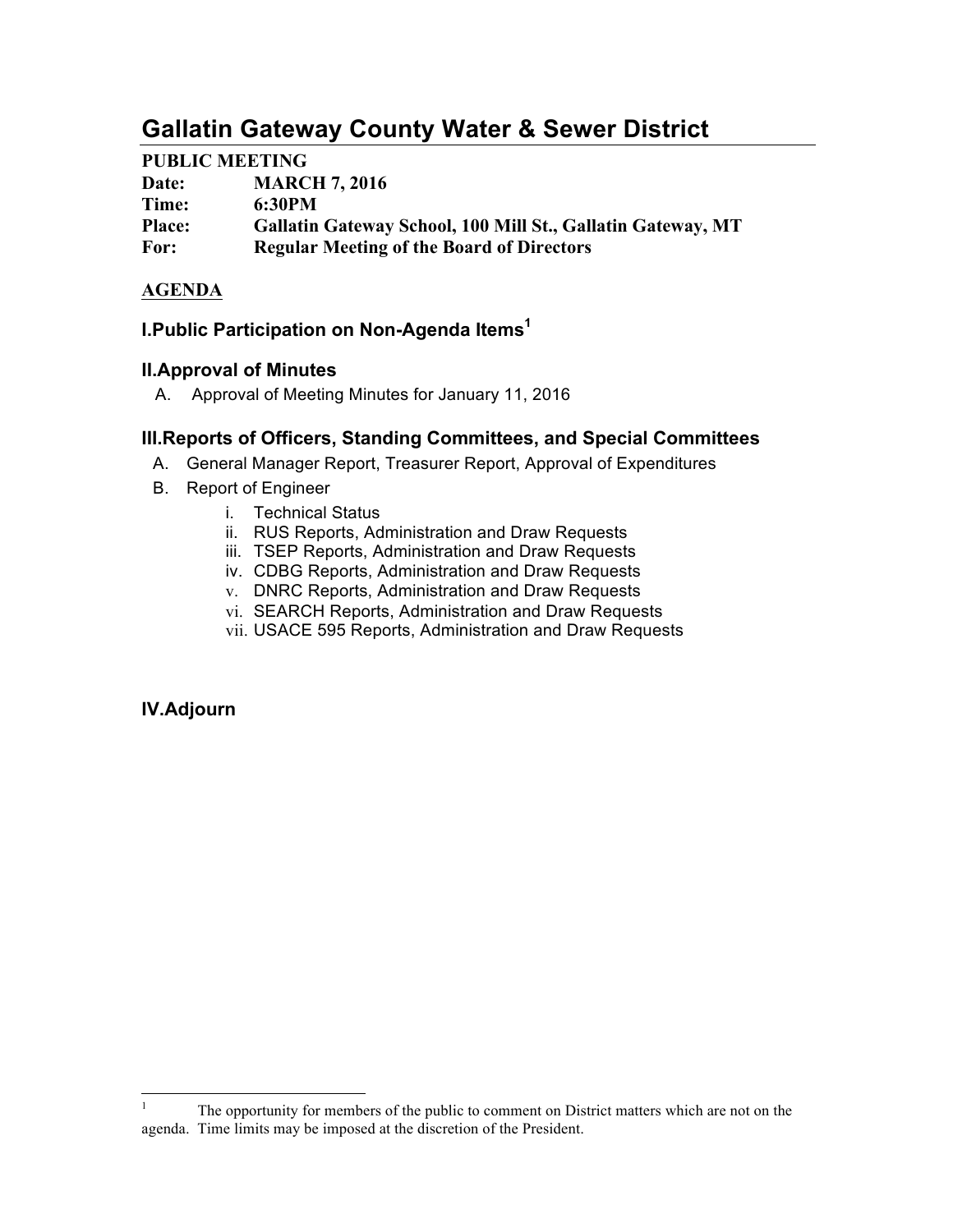# **Gallatin Gateway County Water & Sewer District**

MINUTES OF THE

### **BOARD OF DIRECTORS**

A regular meeting of the Board of Directors of the Gallatin Gateway County Water & Sewer District was held at the Gallatin Gateway School, 100 Mill St., Gallatin Gateway, MT, on March 7, 2016. Present at the meeting were board members Merle Adams, Eric Amend, Ashley Kroon and David Sullivan. General Manager Matt Donnelly and Secretary Maralee Parsons Sullivan were also present. Kurt Thomson from Stahly Engineering was present, and members of the public included Camille & Michael Faller, Carol Lee-Roark, Ann and Jeff Prescott.

Due to the absence of President Border, Vice President Amend called the meeting to order at 6:30 p.m. Secretary Maralee Parsons Sullivan recorded the minutes of the meeting.

#### PUBLIC PARTICIPATION OF NON-AGENDA ITEMS

VP Amend asked for public comment on non-agenda items. A member of the public asked for an update on the current direction of the sewer project. VP Amend suggested, and it was agree to, that the question be addressed during the GM's report. There were no further non-agenda items raised.

### APPROVAL OF MINUTES

It was noted there was a typo in the agenda, and the minutes presented to the Board for approval were for the February 1 and February 22, 2016, Board meetings. After confirming that all directors had a draft copy of the February 1, 2016 meeting minutes, VP Amend asked whether there were any corrections. None were noted. Director Sullivan made the motion to approve the minutes as written, Director Adams seconded the motion and the minutes were approved unanimously.

After confirming that all directors had a draft copy of the February 22, 2016 special meeting minutes, VP Amend asked if there were any corrections. None were noted. Director Sullivan made the motion to approve the minutes as written, Director Kroon seconded the motion and the minutes were approved unanimously.

### REPORT OF OFFICERS, STANDING COMMITTEES, AND SPECIAL **COMMITTEES**

General Manager Report, Treasurer Report, Approval of Expenditures

GM Matt Donnelly provided the report. He provided a brief recap of the recent activities of the sewer project, leading up to the Board's decision in November 2015 to connect to Four Corners County Water & Sewer District (FCCWSD). He advised that the interlocal agreement for the treatment of Gallatin Gateway's wastewater has been agreed to and signed by both Boards. Funding agencies have been informed in the change in scope. DEQ approval of the GGWSD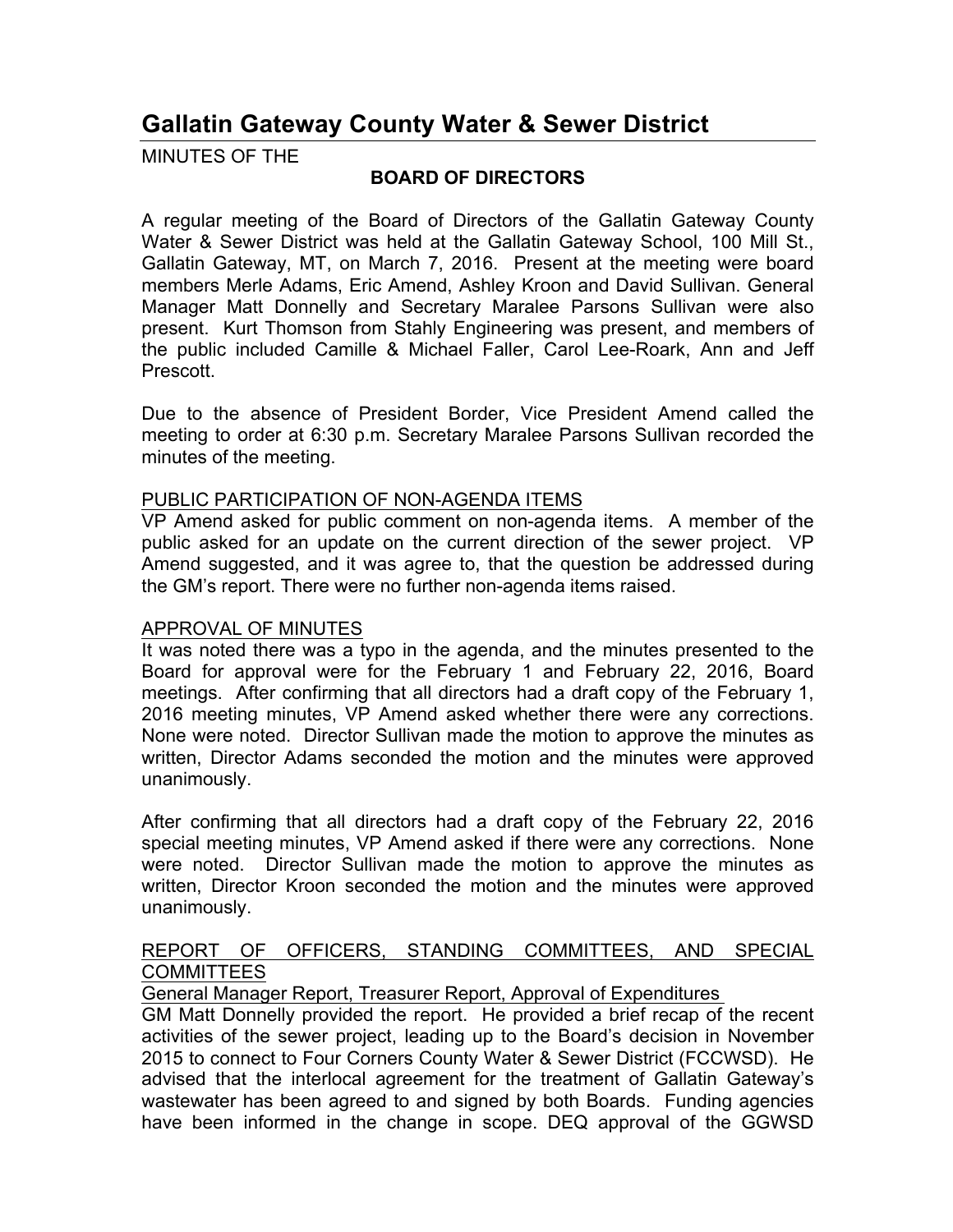collection system is in place, and the District's engineers are working on the design for the pipeline to Four Corners, which must be approved by DEQ. He reported that a contract has been signed with Sanderson Stewart to provide environmental consulting services, amending the environmental assessment (EA) for the updated design of GGWSD's sewer project. Carol Lee-Roark, who prepared the District's first EA while a principal with Hyalite Environmental, is now with Sanderson Stewart, and she will amend and update the District's two EA's. This path will satisfy the USDA & CDBG requirements. USDA SEARCH grant funds have already been made available to GGWSD and will be used to pay for the EA amendment.

A member of the public asked what would happen with the land the District has purchased. Mr. Donnelly stated that TSEP money (\$200K) had been used to purchase the land. He stated the Board has indicated they feel the land is valuable to the community as a potential expansion site, or as a water source, but it is likely the agencies will advise that all money funded by the agencies must be used directly for the sewer project, and the project would then need to reimburse that money. Options include selling the land to a third party, financing a commercial loan to keep it, or possibly selling it to FCCWSD, who may want it for expansion or additional water rights. The GGWSD Board will debate the issue in coming months, and make a decision once the funding agency directives are known.

Mr. Donnelly has been working with CDBG; start-up conditions have been met except for the EA amendment. Following completion of the EA, the County Commissioners will once again proceed with the prescribed process of public hearings, followed by making a determination of whether or not to make a finding of no significant impact (FONSI), and recommend the release of CDBG funds. He and Maralee have provided updated paperwork to USDA needed for the SEARCH grant funds (to pay for engineering fees for the updated PER, interlocal agreement legal fees, and amended EA). In addition, the District was awarded a second grant by the Army Corp of Engineers Section 595, in the amount of \$190K. Grant Administrator Teresa Doig is working on a draw request from this grant, to pay all back invoices for Stahly Engineering.

The project budget has been updated to include the reduction in the interest rate charged on the USDA Series A & Series B loans, totaling \$1.65M, from 3.375% to 2.125% (as advised by the USDA in June 2015). The effect of the reduction in interest rate enables the District to borrow approximately \$400K more, without impacting the District's debt payments or the community's rates. Teresa Doig is working on the paperwork for borrowing an additional \$294K from USDA. The revised budget also reflects the \$200K spent on the District's land.

Treasurer Maralee Sullivan reviewed the current monthly financial package (P&L and Balance sheet) for FY starting July 1, 2015: Expenses for the month of February included \$600 in legal fees for the interlocal agreement; \$8,806 in engineering, and \$60 for the District's annual fee for its PO box. The legal work